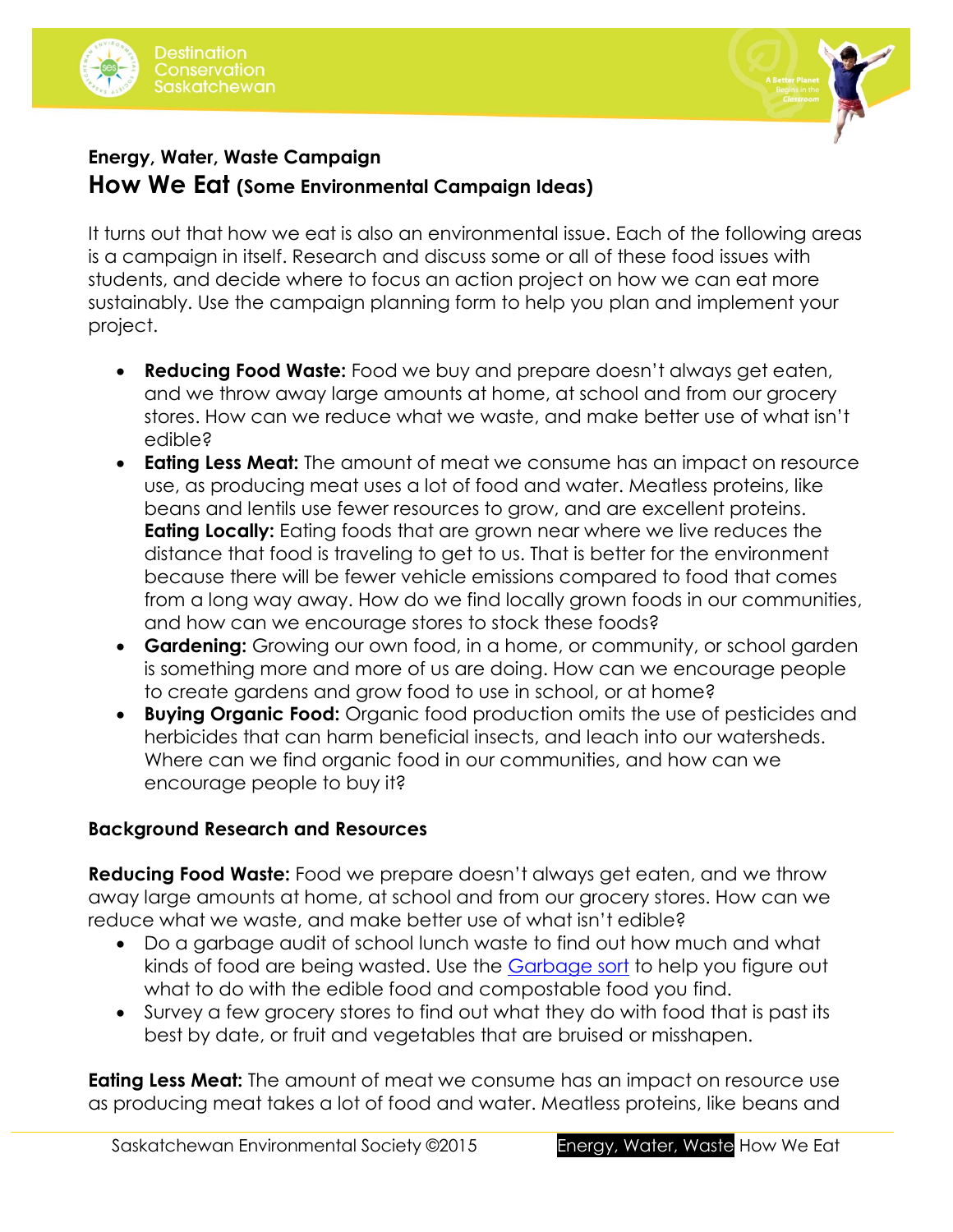



lentils use fewer resources to grow, and are excellent proteins, but some of us need some help with finding tasty recipes for these foods.

- Research the footprint of some of the foods we eat. [http://www.ewg.org/meateatersguide/a-meat-eaters-guide-to-climate](http://www.ewg.org/meateatersguide/a-meat-eaters-guide-to-climate-change-health-what-you-eat-matters/climate-and-environmental-impacts/)[change-health-what-you-eat-matters/climate-and-environmental-impacts/](http://www.ewg.org/meateatersguide/a-meat-eaters-guide-to-climate-change-health-what-you-eat-matters/climate-and-environmental-impacts/) has a ranking of the carbon footprints of a variety of foods including beef and lentils.
- Agriculture in the Classroom has a grade 4 Social Studies Unit called: Agriculture: The Heart of Saskatchewan's Past, Present and Future. [www.aitc.sk.ca](http://www.aitc.sk.ca/)
- Research a number of ways we can get protein in our diets, and the impact growing those proteins has on our environment. Create a chart with the pros and cons of each.
- Challenge your self, your family, your class or your school to eat less meat. Try out several meatless recipes and decide which are your favourites. Then plan some actions that would reduce the amount of meat you eat each week.

**Eating Locally:** Eating foods that are grown near where we live reduces the distance that food is traveling to get to us. That is better for the environment because there will be fewer vehicle emissions, compared to food that comes from a long way away. How do we find locally grown foods in our communities, and how can we encourage stores to stock these foods?

- [www.seedmap.org](http://www.seedmap.org/) has a number of resources about food security and case studies about climate change and where our food comes from.
- Where do the foods you love come from, and can you find substitutes made or grown in Saskatchewan? Make posters or presentations of this information to let everyone in the school know what you have learned. Challenge your class or school to eat local produce for two weeks.
- As a class, keep track of how many kilometers you save each time you eat something local. For example, the math below compares the kilometers that local carrots travel to carrots that come from California. Make a chart showing the distances, and the amount of fuel and  $CO<sub>2</sub>$  that were saved by making local choices.
- **Calculating fuel consumption**:

A semi-truck uses 0.23 ml fuel/km, so fuel used is: .23ml fuel/tonne.km x distance (km) = ml/tonne of fuel. Compare - 1 tonne of carrots from California (3000km away) And 1 tonne of carrots from Rosetown (150km away) .23ml fuel/tonne.km x 3000km = 690ml of fuel per tonne CA carrots. .23ml fuel/tonne.km x 150km = 34ml of fuel per tonne SK carrots.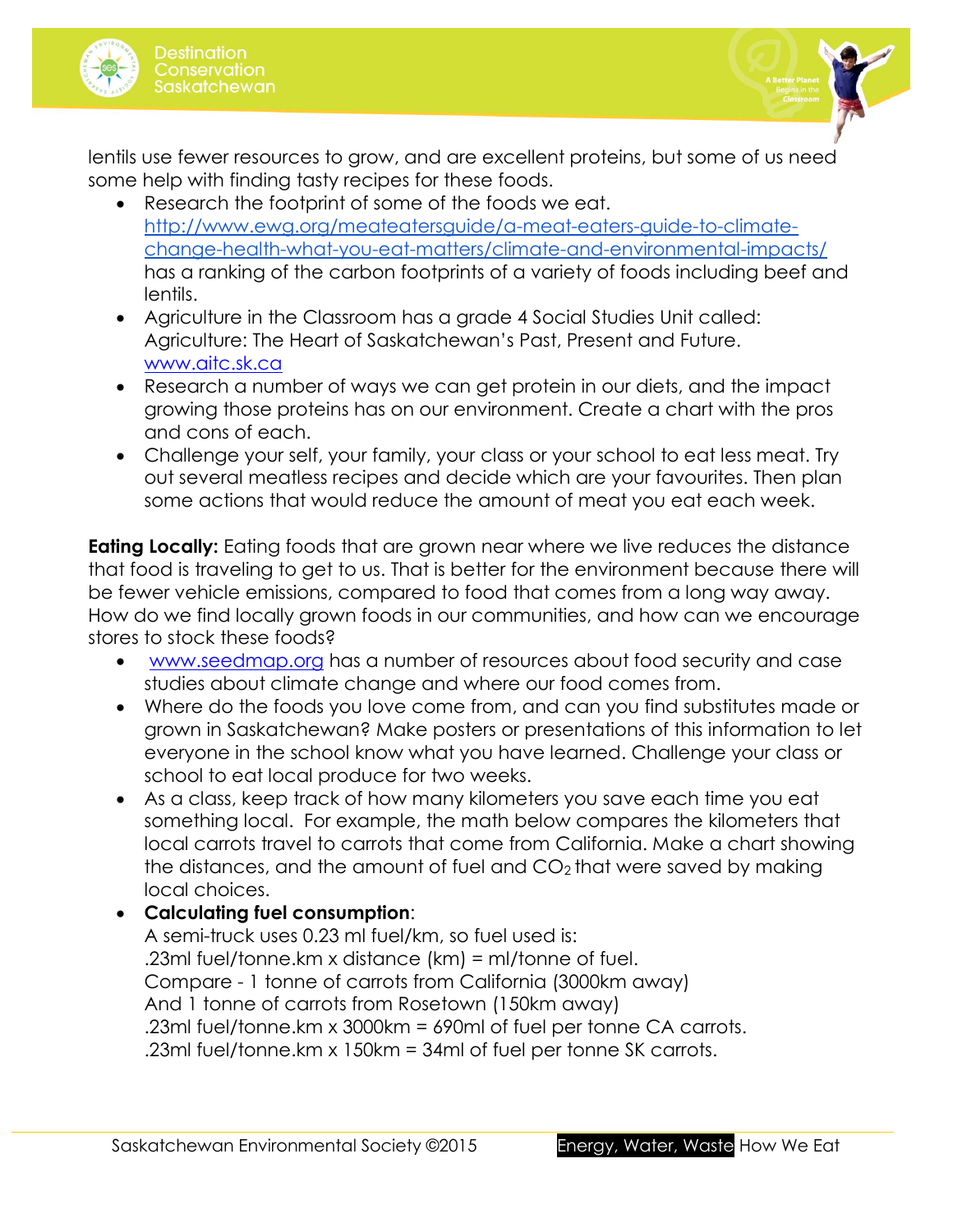



 **Calculating CO<sup>2</sup> emissions**: Diesel fuel emits 2.7 kg  $CO<sub>2</sub>$  per litre. 690 ml fuel x 2.7 kg  $CO_2$ /litre x 0.001 litre/ml =1.9 kg  $CO_2$  tonne CA carrots. 34 ml fuel x 2.7 kg  $CO_2$ /litre x 0.001 litre/ml = 0.092 kg  $CO_2$  per tonne SK carrots.

- Find out the location of farmers' markets in your area. Are they open all year round or just during the growing months? Visit one to buy produce to make a meal for your class.
- Research Community Supported Agriculture (CSA). What is it, and are there farmers near you? How could a family make use of CSA?
- Survey one or two grocery stores in your area. What kinds of local produce do they carry? Is it clearly marked and easy to find? What local foods are available at different times of the year?

**Gardening:** Growing our own food in a home, community or school garden is something more and more of us are doing, but it doesn't come without some problems like weather conditions, weeds, and bugs.

- Does your school have a community garden on the grounds, or nearby where your class could grow some of your own vegetables?
- Is there a space on the school grounds that could be turned into a garden?
- More and more communities and schools are growing some food in gardens, and learning a lot about where to place them, how to build raised beds, and where to find containers to hold water and compost. Ask around for advice about where to start, and who can help. Agriculture in the Classroom has a number of resources on how to grow gardens, including their Little Green Thumbs program about growing indoors. [www.aitc.sk.ca.](http://www.aitc.sk.ca/) The Child Hunger and Education Program (CHEP) in the Saskatoon area, also supports community and school gardens with a number of initiatives. [www.chep.org](http://www.chep.org/)
- Soup for lunch: Have each student bring one home grown or local food item to put in a soup. Make the soup and share it with the school.
- Use garden produce to plan, and make a harvest meal to share with parents and friends.

**Buying Organic Food:** Organic food production omits the use of fertilizers, pesticides and herbicides that can harm beneficial insects and leach into our watersheds. Where can we find food like that in our communities, and how can we encourage people to buy it?

- Find out the location of farmer's markets and whole food markets in your area. They are often a good source of organic produce, and there may be other producers in and around your community.
- Research Community Supported Agriculture, or local growing associations for information on organic foods.
- [www.environmentalsociety.ca](http://environmentalsociety.ca/) has information on pesticide free gardening under the biodiversity heading.

Saskatchewan Environmental Society ©2015 Energy, Water, Waste How We Eat